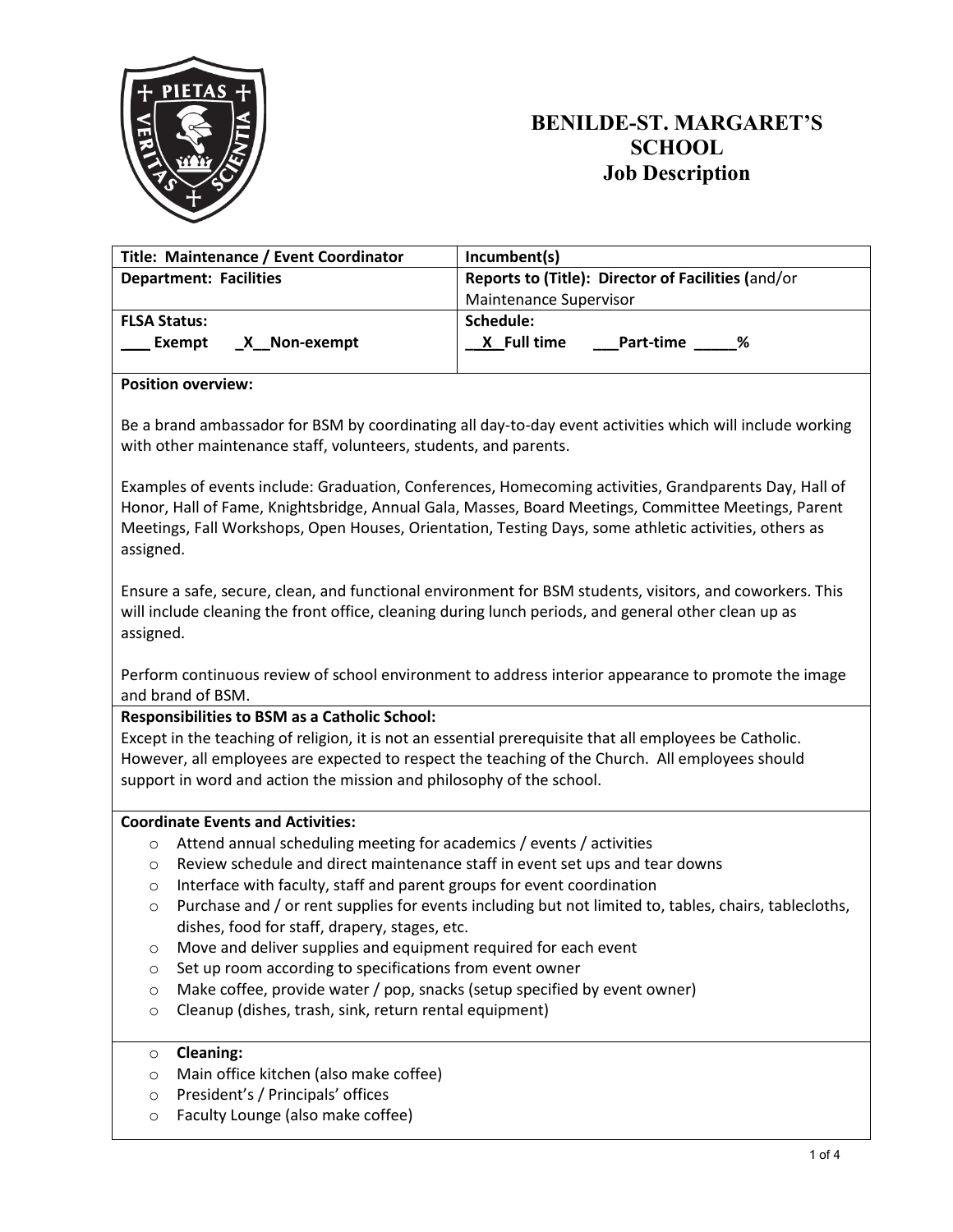

- Girl's Locker Room
- o North Building Kitchen
- o Other spaces as assigned
- o Sweep and mop floors
- o Vacuum carpets
- o Wipe down counter tops and sinks
- o Clean coffee pots and microwave ovens
- o Clean out refrigerators once a month

#### **Lunchroom:**

- $\circ$  Assigned a two hour shift each school day in lunchroom to provide a variety of support services
- o Clean tables and empty trash between and after all lunch periods
- o Manage recycling at lunch

#### **Purchasing:**

o Order and maintain stock of maintenance supplies, paper products, cleaning supplies trash bags, cups, etc.

#### **Other Responsibilities-Maintenance**

- o Promote teamwork and compliance with BSM's mission, policies, and work rules
- $\circ$  Minimum of one weekend a month on a rotating schedule during hours that the building is in use. Additional weekends could be necessary depending on additional events on weekends. (Maintenance for the most part does not work on Sundays)
- o Open or close building as assigned
- $\circ$  Functions as an "essential personnel" role and operates in an environment where a sense of urgency is the norm. Communicate with school personnel to ensure events/activities setups and teardowns meet expectations.
- o Assume responsibility for other tasks and projects as they occur.
- o Actively promote positive image of maintenance department through high level of customer service to constituents.
- o Manage student workers in your areas.
- o Maintain confidentiality regarding students in work award program

#### **Athletics/Activities/Events:**

o Customer service for Athletics when required.

Note: This is not necessarily an exhaustive or all-inclusive list of responsibilities, skills, duties, requirements, efforts, functions or working conditions associated with the job. This job description is not a contract of employment or a promise or guarantee of any specific terms or conditions of employment. The school's administration may add to, modify or delete any aspect of this job (or the position itself) at any time as it deems advisable.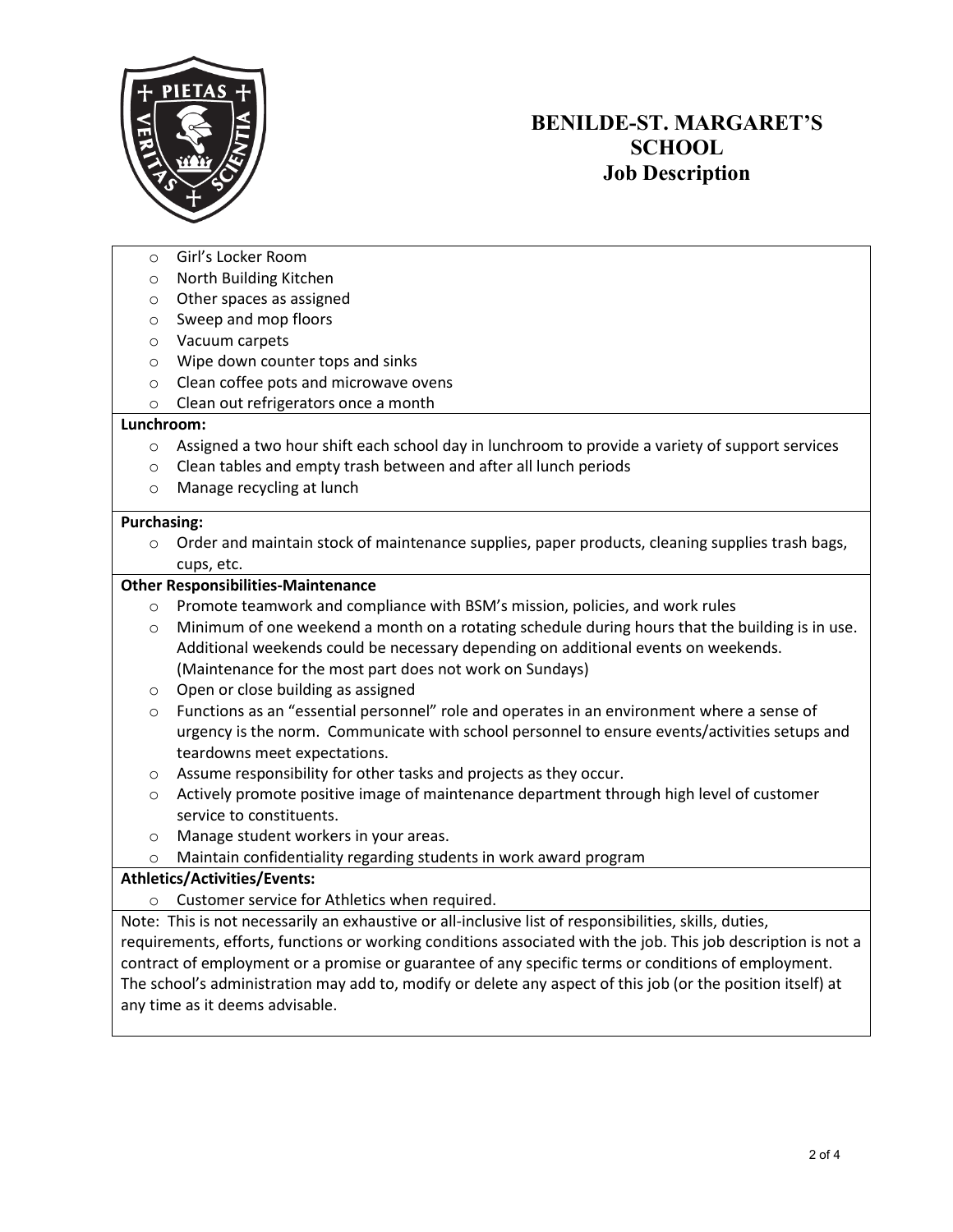

### **Interpersonal skills**

- 1. Strong positive verbal and written communication skills.
- 2. Professional, approachable, and friendly.
- 3. Respectful of others.
- 4. High level of integrity.
- 5. Efficient and well organized.
- 6. Ability to work independently with little supervision.
- 7. Ability to handle difficult situations with tact and diplomacy.

\_\_\_\_\_\_\_\_\_\_\_\_\_\_\_\_\_\_\_ \_\_\_\_\_\_\_\_\_\_\_\_\_\_\_\_\_\_\_

8. Patient and calm demeanor under pressure.

**Education / Experience** (Minimum Required)

**Numbers and Job Titles Reporting Directly to This Position**:

Employee Supervisor

Date **Date** Date **Date** Date **Date** Date

\_\_\_\_\_\_\_\_\_\_\_\_\_\_\_\_\_\_\_\_\_\_\_\_\_\_\_\_\_\_\_\_ \_\_\_\_\_\_\_\_\_\_\_\_\_\_\_\_\_\_\_\_\_\_\_\_\_\_\_\_\_\_\_\_\_\_\_